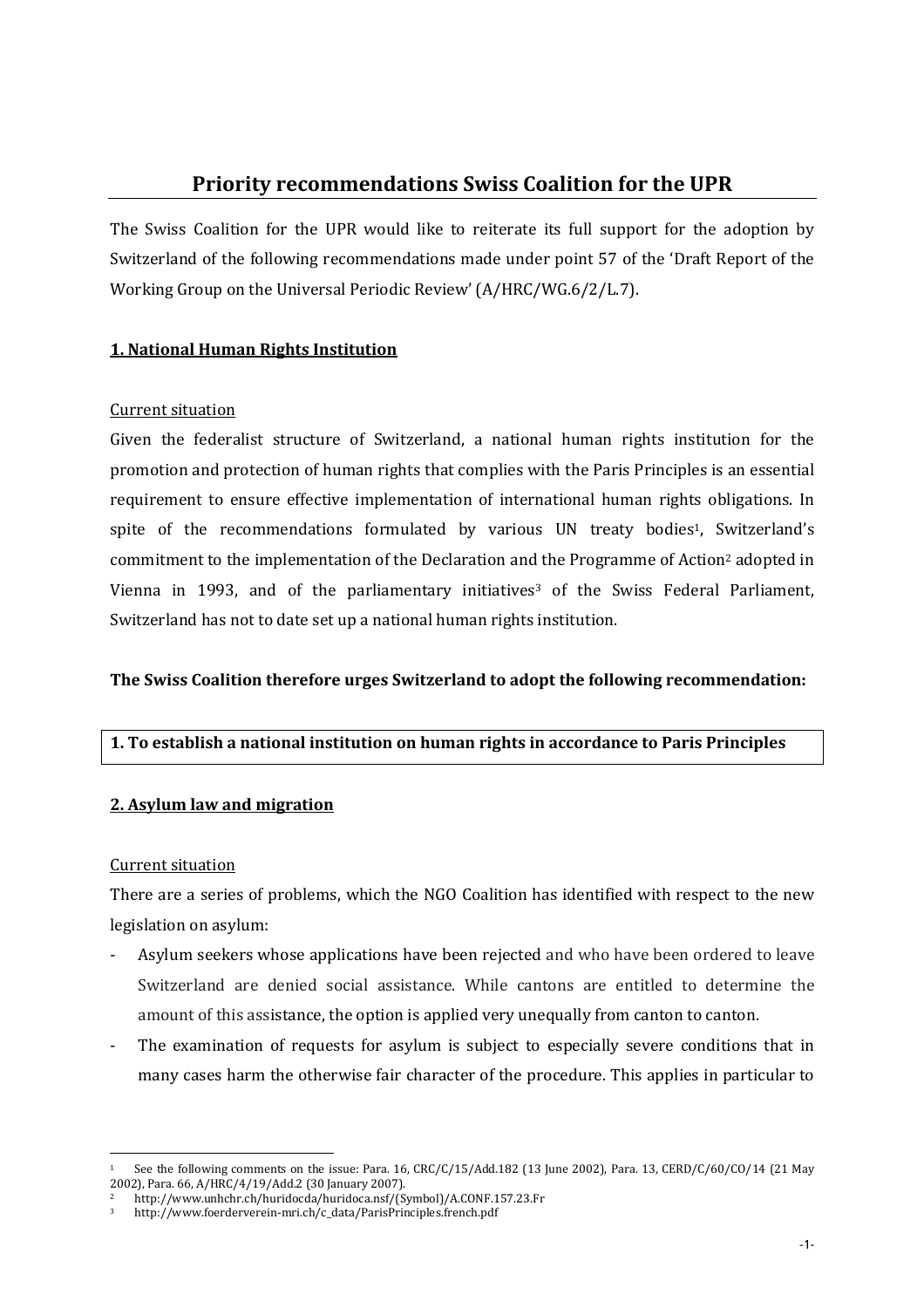the possibility of not proceeding to an in-depth examination of requests for asylum submitted by seekers without identity papers.

- In Switzerland, free and immediate judicial assistance financed by the State is not available in the case of negative decisions concerning asylum4.
- The five state centres for registration and procedures where asylum requests can be submitted are not sufficiently equipped to house the asylum seekers assigned to them. Medical care and checks are often insufficiently provided.
- Different forms of administrative detention can be applied in view of the very wide range of grounds that exist for having foreigners deported. Periods of detention can amount to up to two years, which is a serious contradiction of the principle of proportionality5.

# Against this background, the Swiss Coalition urges Switzerland to adopt the following recommendation:

To foster internal analysis on the recently adopted law on asylum and its compatibility with international HR law.

# 3. Racial discrimination

# Current situation

l,

There is no federal law forbidding discriminatory practices in general. Switzerland also maintains its reservation to article 26 of the International Covenant on Civil and Political Rights, thereby limiting the scope of the general principle of the prohibition of discrimination to those rights ensured by the Covenant. Neither is Switzerland party to the Optional Protocol to the International Covenant on Civil and Political Rights, which provides for the possibility for victims to initiate an individual complaint procedure.

# The Swiss Coalition therefore urges Switzerland to adopt the following recommendation:

#### To accede to the First OP-ICCPR.

- To adopt measures to reinforce existing mechanisms on combating racial discrimination.

<sup>4</sup> Art. 17 al. 4 LAsi and Art. 7a de l'ordonnance 1 sur l'asile relative à la procédure.

<sup>5</sup> Art. 75ss. LEtr ; sur la durée maximale de détention, voir l'art. 79 LEtr.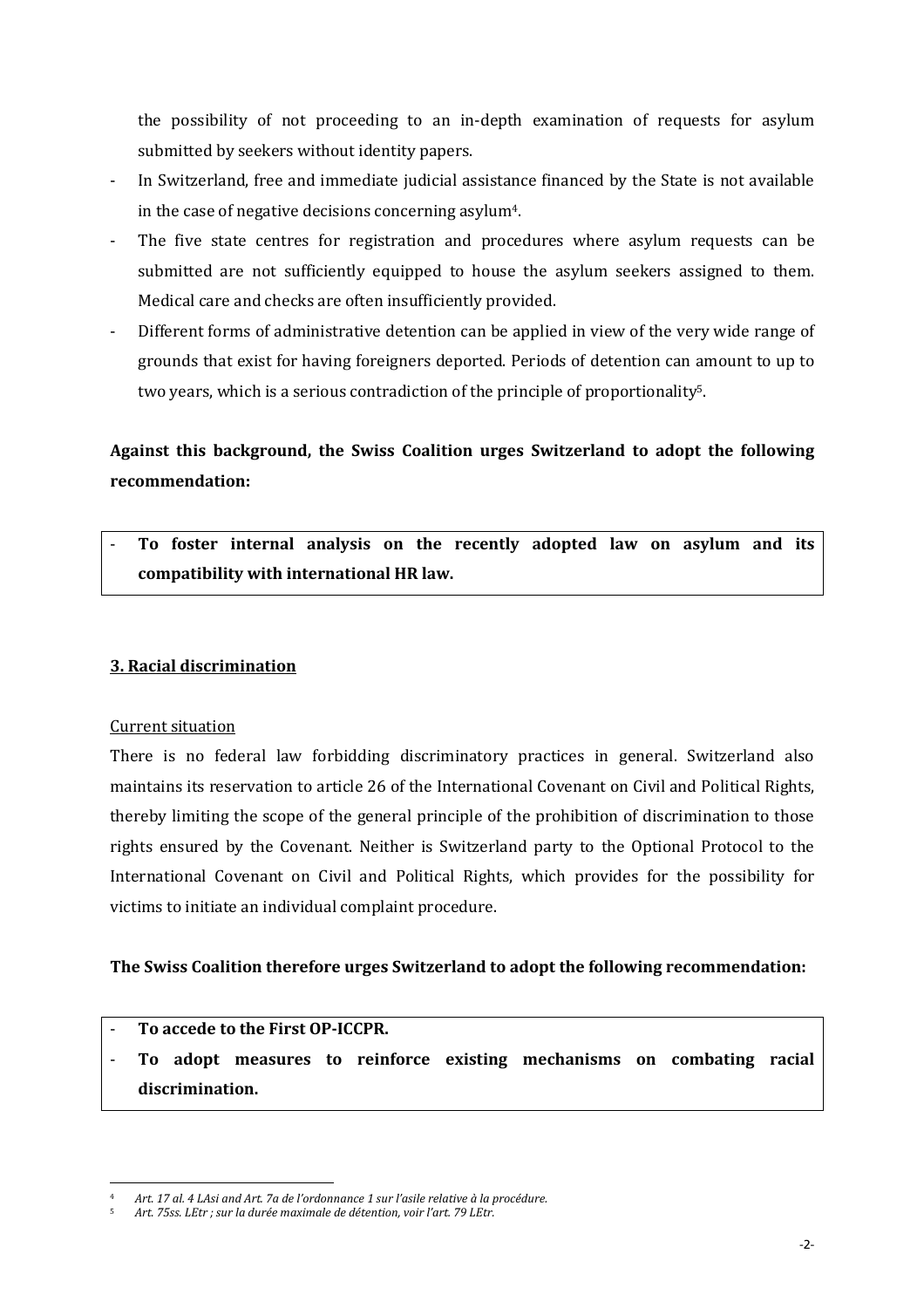#### 4. Migrant women

#### Current situation

Migrant women are often subject to double discrimination as a result of their gender and their status as foreigners and as women. This holds particularly true for women without legal status, with a precarious residence permit, or where their legal status is linked to the residence permit of the husband. Whereas the cantons apply different rules with regard to the protection of these women, there is little chance that their fundamental rights will be respected, and they risk deportation if they report acts of violence directed against them.

# The Swiss Coalition therefore urges Switzerland to adopt the following recommendations:

- To ensure that the revocation of resident permit for married women victims of conjugal violence are subject to review and done only after a full evaluation of impact on those women and their children
- To further address and enhance combating the root causes of discrimination, particularly of foreign migrant women, by removing legal and systematic obstacles to equal rights.
- To take measures to prevent that migrant woman who are being victims of sexual and domestic violence or trafficking and report on these are being at risk for deportation on such reporting.

# 5. Rights of the Child

# Current situation:

Switzerland made a number of reservations when it ratified the Convention on the Rights of the Child<sup>6</sup>, including to article 37, para 2, that forbids the detention of minors with adults<sup>7</sup>. The Convention further specifies that detention measures should only be used as measures of last resort and for the shortest period of time, a requirement that currently is not being fulfilled in the framework of the constraining measures that are being applied to minors.

# The Swiss Coalition therefore urges Switzerland to adopt the following recommendation:

l,

<sup>6</sup> Child Rights Convention.

<sup>7</sup> The cantons have a ten years' deadline to adapt detention centres. See on that subject the response of the Federal Council dated 16.05.2007 http://www.parlament.ch/D/Suche/Seiten/geschaefte.aspx?gesch\_id=20073127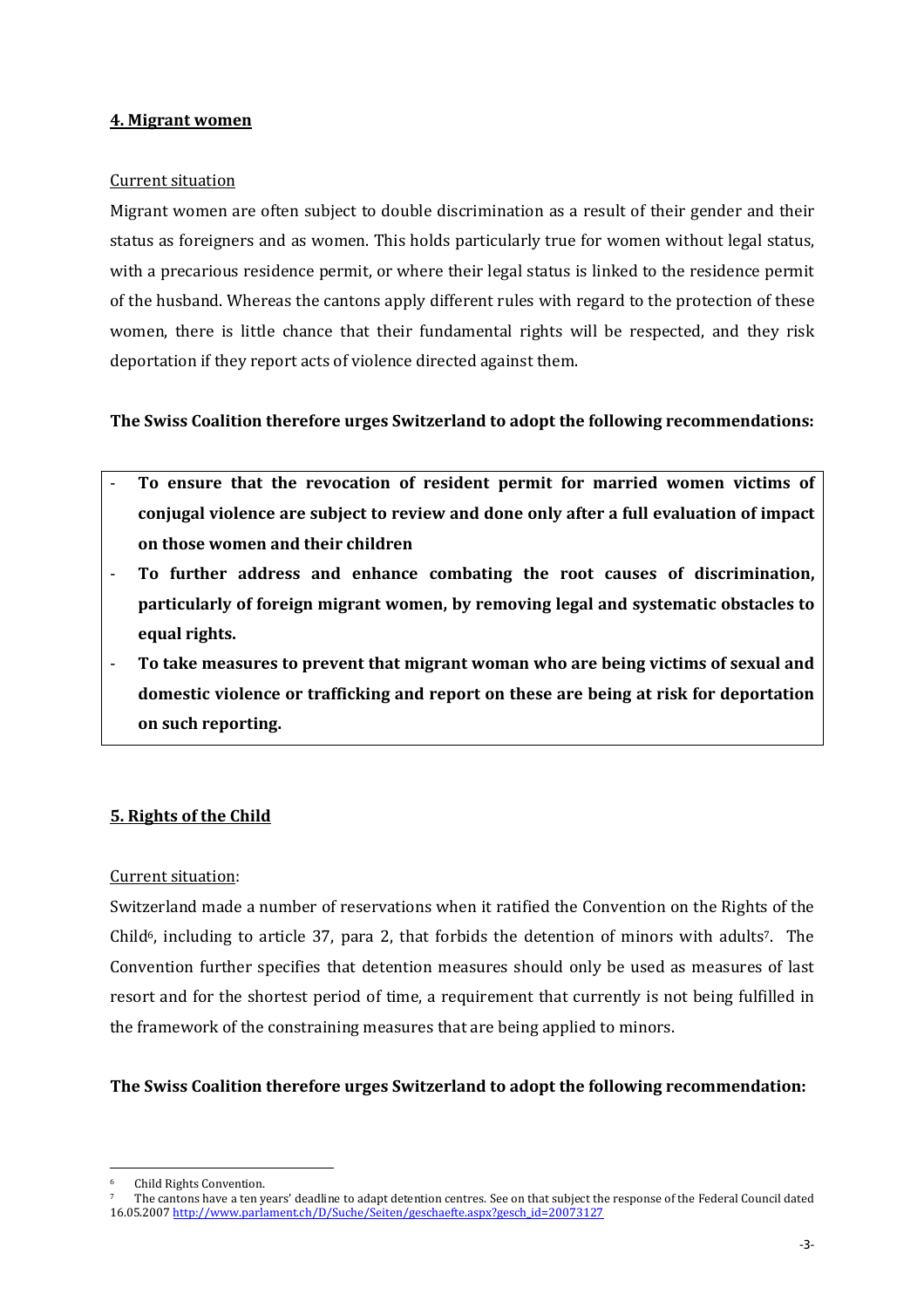# To treat offenders under the age of 18 in police custody and detention differently from adults.

# 6. Rights of sexual minorities

# Current situation:

Lesbians, gays, bisexuals and transsexuals $\delta$  have no recourse to institutional support to exercise their rights so that discrimination against them is quietly tolerated. Sexual orientation and gender identity are moreover not explicitly mentioned in the constitution as possible targets of discrimination. Currently, there is no law sanctioning acts of discrimination against this minority.

The Swiss Coalition therefore urges Switzerland to accept the following recommendations:

- That federal legislation be strived for to provide protection against alls forms of discrimination, including on grounds of sexual orientation and gender identity.
	- To take additional steps to ensure that same sex couples are not discriminated.

# Final note concerning strong voluntary pledges

The Swiss Coalition for the UPR firmly supports the adoption by the Swiss Authorities of strong voluntary pledges, in addition to the endorsement of recommendations formulated during the UPR session. These pledges will illustrate Switzerland's commitment to promote and protect human rights. In particular, it will ensure that the non endorsement of some recommendations, such as those included in § 58 of the Report of the Working Group, is not a denial of the human rights concerns expressed by some States, as well as by other stakeholders.

Switzerland must explicitly ground its voluntary pledges on its defense of the universality and indivisibility of human rights.

Concerning the protection of the rights of migrants, Switzerland must reaffirm by its pledges its commitment to respect the human dignity of migrants, notwithstanding the absence of the ratification of the International Convention on the rights of Migrant Persons. The fact that a

l,

Lesbians, gays, bisexuels and transgender.